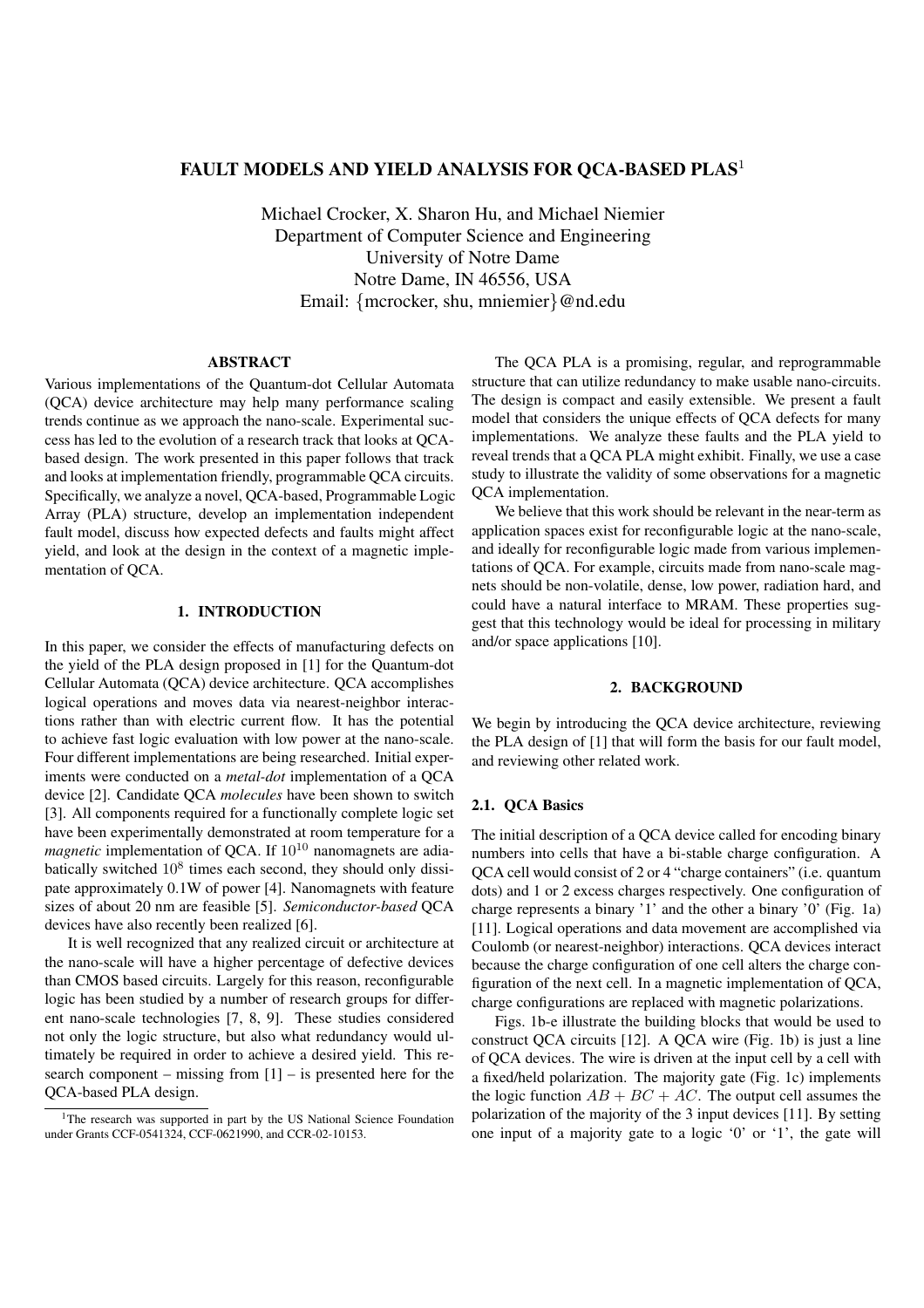

**Fig. 1**. Schematics of the fundamental structures needed to build QCA circuits: (a) basic device, (b) wire, (c) logic gate, (d) inverter, and (e) crossover.

execute an AND or OR function respectively. An inverter can be easily built with QCA devices (Fig. 1d). QCA wires with different orientations (Fig. 1e) can theoretically cross in the plane without destroying the binary value on either wire.

Regardless of implementation, a circuit or system made from QCA devices will require a clock structure that will take the form of lithographically defined, conducting metal wires [13]. The clock is required to maintain state for electrostatic QCA, and to remove state for magnetic QCA. For detailed descriptions on the clocking structure, readers can refer to [14].

#### **2.2. Reprogrammable PLA Cells and Array Structure**

Traditional MOSFET PLAs have been made from NAND or NOR logic. Due to the unique operation of QCA wires and gates, the QCA PLA discussed in [1] uses AND and OR logic. A schematic of one PLA cell for the AND plane is shown in Fig. 2a. For this paper we will refer to the structures at the crosspoints of the PLA as "PLA cells" and the QCA building blocks as "QCA devices." This structure contains a reprogrammable *select bit* (denoted by "Select" or "S") and two majority gates – one configured to act as an AND gate and the other configured to function as an OR gate. Referring to the layout in Fig. 2b:

if S=0, *(Implicant Out)* = *(Literal In)* • *(Implicant In)*

if S=1, *(Implicant Out)* = *(Implicant In)*

Thus, if S=0, the PLA cell acts as an AND gate (*logic* mode), and if S=1, the PLA cell will act as a wire (*wire* mode). The ability to conditionally set each select bit makes the PLA reprogrammable. In the OR plane, the position of the AND and OR gates in one "cell" is reversed (Fig. 2c). The select bit should be set to 1 for *logic* mode and 0 for *wire* mode:

if  $S=1$ , *(Function Out)* = *(Implicant In)* + *(Function In)* 

if S=0, *(Function Out)* = *(Function In)*

By leveraging the structures just discussed, it is relatively easy to construct the logic required for a PLA of arbitrary size. Fig. 3 shows how the "cell" construct can be used to make entire AND and OR planes. Select bits are set to perform a majority voting function (their binary values are in the inset triangles).



**Fig. 2**. (a) QCA AND Plane Cell Schematic, (b) AND Plane Cell Layout, (c) QCA OR Plane Cell Schematic, (d) AND Plane Cell Regions.

## **2.3. Related Work**

We are not aware of any defect and yield studies specifically for QCA PLAs. A PLA fault model has been adopted in the context of nanowire crossbars [7]. For MOSFET PLAs, the crosspoint fault model was developed as a more accurate model for PLA faults [15]. The crosspoint model considers how defective or misplaced transistors cause the Boolean logic implemented by a PLA to change. There are four crosspoint faults: growth, shrinkage, appearance, and disappearance. The crosspoint model is not sufficient for a QCA PLA, as there are faults that are not present in a MOSFET PLA.

#### **3. FAULT MODELING**

In this section, we discuss defects and the consequent faults. Here, a "defect" is defined as a deviation of a QCA device from the ideal device in terms of shape, orientation, location, etc. A defective QCA device does not necessarily exhibit the wrong logical behavior. Defect tolerance is the ability for a device to operate properly even though it is not perfect. A "fault" occurs when a defect is severe enough to cause incorrect logical behavior in a QCA device. We first discuss possible defects and faults for different QCA implementations, then examine the effects that those defects and faults can have on the QCA PLA structure, and finally quantify the fault probabilities based on defect rates.

#### **3.1. QCA Defects and Faults**

We first introduce the unique types of faults in QCA devices and then discuss what kinds of defects cause such faults. Due to its different operating principles, QCA devices experience more types of faults than traditional MOSFET devices. Besides the stuck-at fault (which is equivalent to the MOSFET one), QCA devices have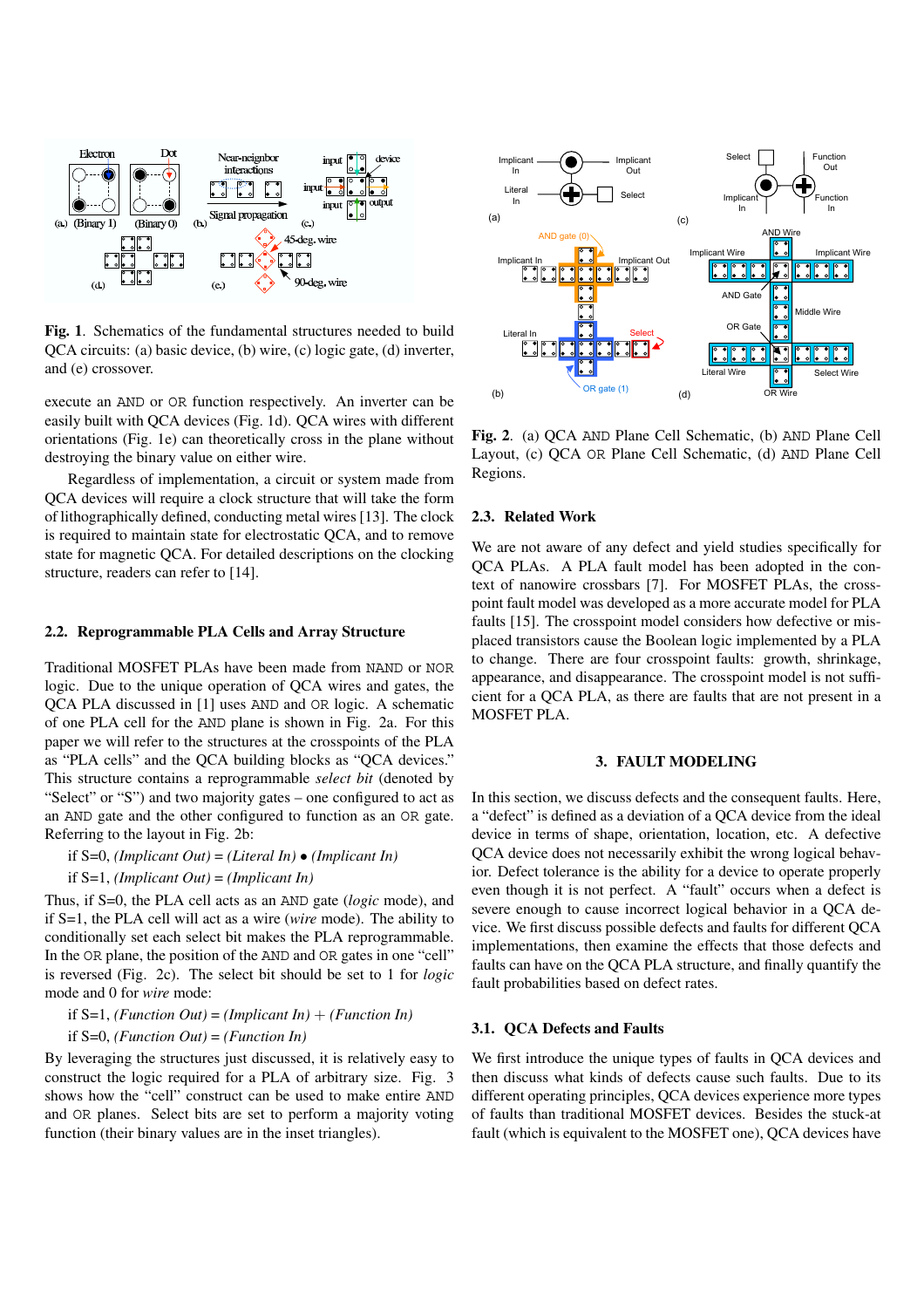

**Fig. 3**. A PLA array that implements the majority voting function two other types of unique faults. The first is the non-deterministic fault (ND) where the output of a circuit may vary during run time for the same inputs. The second is the inversion fault where the output of a circuit becomes the inverted value of the desired output.

The ND fault occurs primarily in electrostatic implementations. Looking at molecular QCA, the output of a circuit has a probability of being "1" or "0", which is based on the Boltzmann distribution of electrons in the QCA devices [14]. Circuits that operate properly have a high probability to output one value and a low probability to output the other. However, if a circuit is unstable, it will have probabilities approaching 50% for outputs of both "1" and "0". For these types of circuits, small fluctuations in the environment surrounding the circuit (such as a change in temperature) can cause it to behave differently each time the circuit is used. Simulations show that a defect-free wire circuit that operates at a high probability can become unstable with a single missing QCA device. The ND fault captures this unpredictable behavior of a QCA circuit.

The inversion fault can easily occur in both electrostatic and magnetic implementations. It is often instigated by device misalignment. The misalignment can cause a QCA device to take on the opposite polarization of its neighbor. This phenomenon is exploited to our advantage in the inverter design (Fig. 1d), where neighboring QCA devices are placed next to each other in a diagonal direction to achieve inversion. However, an undesirable misalignment during fabrication can cause an unwanted inversion on a wire. This misbehavior is categorized as an inversion fault.

Defects in each QCA implementation may cause any one of the three faults (stuck-at, ND, and inversion) discussed above. Proper association of defects to faults helps in studying the fault probabilities and yield. By examining experimental data and performing simulations at the physical level [1, 14, 16], we have matched defects to faults for two QCA implementations. In Table 1, we summarize the faults that are induced by five typical defect types, i.e., shifts, rotations, missing, stray charges and misshapenness. While variations can occur, Table 1 represents the "common case."

There are five primary defects that we consider. For all implementations of electrostatic QCA, stray charges  $(\alpha)$  can affect whether or not an individual QCA device retains its correct value (see Fig. 4a). (There are no magnetic monopoles.) Device shifts  $(\beta)$  and rotations  $(\gamma)$  occur when the position or the orientation of the QCA device deviates from the ideal (Fig. 4b and Fig. 4c respec-



**Fig. 4**. Possible defects: (a) stray charge, (b) shifted device, (c) rotated device, (d) missing device, (e) misshapen device.

**Table 1**. Connecting Defects to Faults

| Molecular    |           | Magnetic |                      |  |  |
|--------------|-----------|----------|----------------------|--|--|
| Defect       | Fault     | Defect   | Fault                |  |  |
| shifts       | inversion | misshape | stuck at / inversion |  |  |
| rotations    | inversion | shifts   | inversion / stuck at |  |  |
| missing      | ND        |          |                      |  |  |
| stray charge | stuck at  |          |                      |  |  |

tively). Each of these defects can cause QCA devices to interact with one another in ways they normally would not. For example, a shifted nanomagnet (i.e. due to lithographic variations) might cause part of a wire to switch before it normally should (this will be illustrated later in Sec. 4.2). Similarly, a shifted QCA molecule may cause a signal to be inverted as discussed above.

Missing devices  $(\delta)$ , shown in Fig. 4d, cause nearest neighbor interactions to be weaker, as interactions are distance dependent. Such defects could be more frequent in the molecular implementation because of self-assembly. Finally, if a device deviates from its ideal shape  $(\epsilon)$ , as shown in Fig. 4e, it may interact with its neighbors incorrectly. Devices realized by lithography (e.g., nanomagnets) are especially susceptible to this type of defect (see Sec. 4.2).

We now look at how the defects and faults discussed above affect the logical behavior of the PLA design in [1]. The probability of a PLA cell becoming faulty depends on the number of QCA devices in it that could cause the PLA cell to fail, for a given type of fault model. We use variable  $C_x$  to represent the number of failure points for each defect type x. In other words,  $C_x$  represents the total number of sources susceptible to fault-causing defects in a PLA cell. As seen in Fig. 2b, there are 19 QCA devices in each PLA cell, and each is a potential point of failure. In the worst case,  $C_x = 19$  for all defect types, and any fault that occurs in a PLA cell causes the entire row or column to fail. However, such a worst case is too pessimistic to be realistic.

We consider a more realistic analysis of fault probabilities based on the observation that certain regions of the PLA cell can withstand a fault and still operate properly. We use the PLA AND plane as an example (as the OR plane can be treated in much the same way). To facilitate this analysis, we divide the AND plane schematic into eight regions according to the basic functionalities of the QCA devices (see Fig. 2d).

By examining how each of the three possible faults would logically affect these regions, we were able to find cases in which a fault does not make the PLA cell inoperable. For example, if a stuck-at-1 fault occurs in the Select Wire region of a PLA cell that needs to be programmed into the logic mode, the fault does not adversely affect the behavior, since the select bit still outputs a "1" as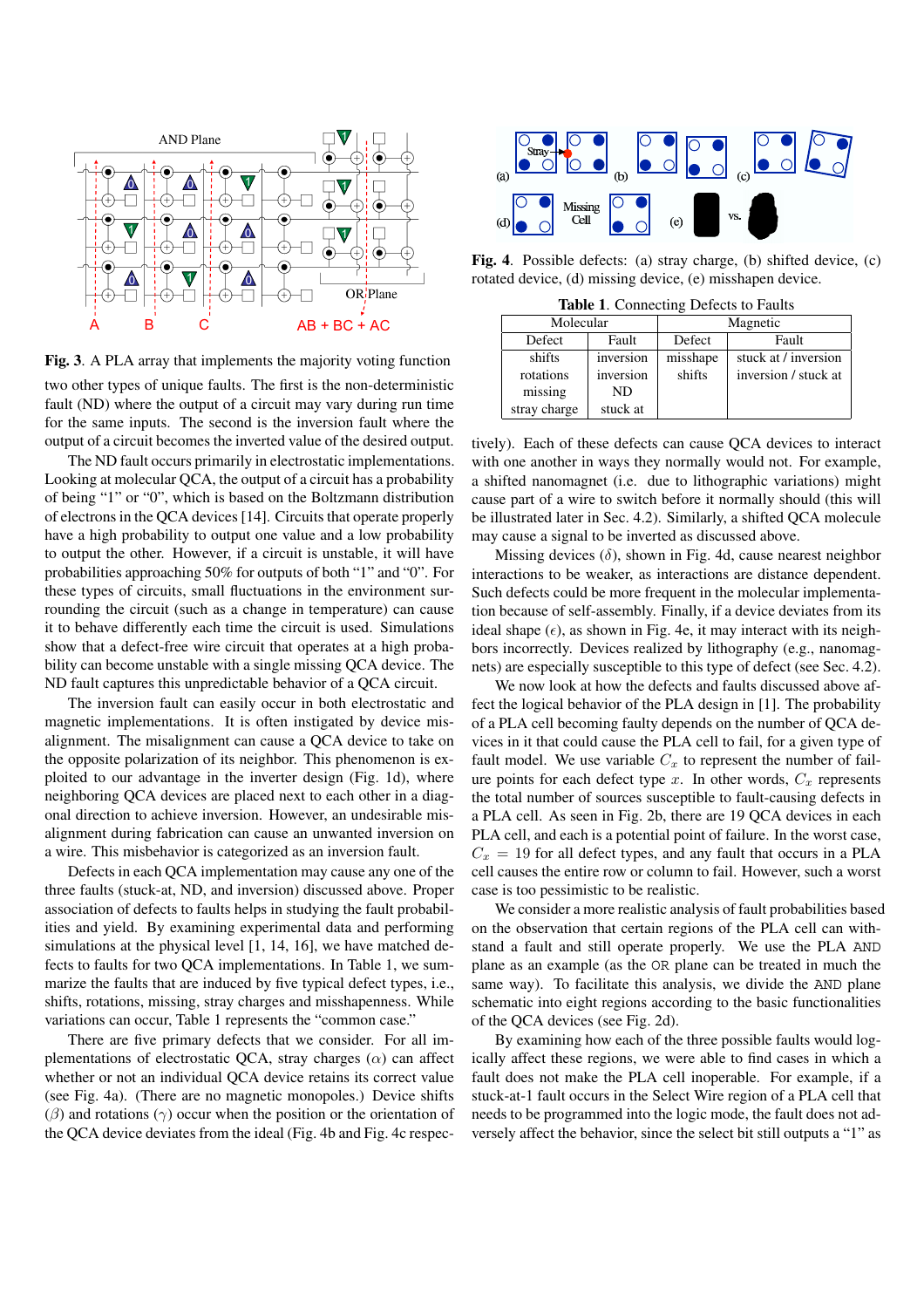| QCA Device            | Device | <b>AND Plane Row Failures</b> |        |                 |                 |           |  |
|-----------------------|--------|-------------------------------|--------|-----------------|-----------------|-----------|--|
| Location              | Count  | ND                            | invert | SA <sub>1</sub> | SA <sub>0</sub> | <b>SA</b> |  |
| AND wire              |        |                               |        |                 |                 |           |  |
| OR wire               |        |                               |        |                 |                 |           |  |
| literal wire          | 3      |                               | 3      |                 |                 |           |  |
| implicant wire        | 6      | 6                             | 6      | 6               | 6               | 6         |  |
| select wire           | 3      | 3                             |        |                 |                 |           |  |
| middle wire           | 3      | 3                             | 3      |                 | 3               | 3         |  |
| AND gate              |        |                               |        | 1               |                 |           |  |
| OR gate               |        |                               |        |                 |                 |           |  |
| total devices $(C_x)$ | 19     | 16                            | 12     |                 |                 |           |  |

**Table 2.** Number of QCA devices  $(C_x)$  susceptible to faults

required. Also, a PLA cell operating incorrectly does not necessarily ruin the operation of an entire row. The logic implemented in the PLA can take on many patterns, allowing for the use of faulty PLA cells. For example, if a stuck-at-0 fault occurs on the Literal Wire, the PLA cell can be programmed to wire mode, and it would still be useful for generating an implicant.

Therefore, in a more realistic case, some of the susceptible sources can be discounted, as they do not lead to incorrect operations. We have determined which of the PLA cell regions are susceptible to each fault and which are not. This leads to different values of  $C_x$  for each fault type. The reduced values of  $C_x$  for the AND plane, based on the more realistic assumptions, can be found in Table 2. The 8 regions are listed in the first column. The number of QCA devices in each region is given in the second column. The 5 fault types and possible numbers of devices causing the faults are given in columns 3 to 7. Each region susceptible to the fault type is marked by putting the number of QCA devices into the table.

As an example, consider the ND fault (third column). Every region of the PLA cell except the Literal Wire region is susceptible to this fault because the PLA cell can be programmed to *wire* mode such that the fault in the Literal Wire does not affect the Implicant Wire. Since the PLA cell can withstand a fault in the Literal Wire, the entry in the table for that region is empty. For each fault, the numbers of cells are added to obtain the final  $C_x$  value.

While the more realistic case above reduces the value of  $C_x$  for each fault type, the considerations are still somewhat pessimistic. There are some techniques that we have not considered in our assumptions. For example, device-level redundancy [14] can be used to make the PLA cell more defect resistant in electrostatic QCA, possibly preventing defects from causing faults. Also, we only considered one way to program around faults, by setting the affected PLA cell to *wire* mode. It is possible that some inversion faults could be fixed by reordering the input literals or re-writing the logic functions. Such techniques could significantly reduce fault probabilities and improve yield. Due to page limits, we omit further discussion on this and leave it for future work.

#### **3.2. Quantifying Defects and Faults**

It is well recognized that defect rates will increase when dealing with devices with nanometer feature sizes. For nano-scale QCA implementations, almost every QCA device is *defective* in that it deviates from its ideal shape, location or orientation. For example, in a lithography based implementation of magnetic QCA, none of the nanomagnets have exactly the ideal rounded rectangle shape (see Fig. 8a). For molecular QCA, all devices could be slightly misaligned. Fortunately, both experiments and simulations indicate that defects must reach a certain severity before a fault occurs.

Since the occurrence of defects does not always lead to faulty QCA devices, we introduce the term **Effective Defect Rate (EDR)**, to quantitatively capture the impact of QCA defects on device functionality. The EDR of defect type x, denoted as  $r<sub>x</sub>$ , is the probability that the occurrence of defect  $x$  causes a QCA device to malfunction. For the defect types discussed in Sec. 3.1, the EDRs are defined as:

 $r_{\alpha} = P(\text{a stray charge causes a fault}/nm^2)$ 

 $r<sub>β</sub> = P(a shifted QCA device causes a fault)$ 

 $r<sub>γ</sub> = P(a missing QCA device causes a fault)$  $r_{\delta} = P(a \text{ rotated QCA device causes a fault})$ 

 $r_{\epsilon} = P(a$  misshaped QCA device causes a fault)

where  $P$  denotes the probability. For the stray charge defect, we assume that the distribution of the stray charges is uniform.

In order to study the fault tolerance capability of QCA-based PLAs, we use  $f_x$  to represent the probability of a fault occurring in a PLA cell due to defect type x. If the EDR of x is known,  $f_x$  can be readily computed. Consider the "device shift"  $(\beta)$  defect. Given the number of QCA devices susceptible to fault-causing shifts in a PLA cell  $(C_\beta)$ , we have

$$
f_{\beta} = 1 - (1 - r_{\beta})^{C_{\beta}} \tag{1}
$$

The computation of  $f_{\gamma}$ ,  $f_{\delta}$  and  $f_{\epsilon}$  can be done in the same way. For stray charge defects, we compute the fault probability as follows:

$$
f_{\alpha} = 1 - (1 - A \ast r_{\alpha})^{C_{\alpha}} \tag{2}
$$

where A is the *effective* area covered by a PLA cell. It is not sufficient to simply use the area of the QCA devices in a PLA cell, since a stray charge in the vicinity of the cell could still cause the PLA to malfunction. Furthermore, as there may be different sources of stray charges, the effective area and EDR for each kind of charge may need to be evaluated separately, leading to a different fault probability. The overall PLA cell fault probability can then be evaluated as

$$
F_{cell} = 1 - \Pi_{x \in all} \text{ fault types}(1 - f_x) \tag{3}
$$

Computing the fault probability of each row and column in a PLA is straightforward once the fault probability for each cell is known, and we omit the details. From the fault probability computation, it is clear that the EDR is critical for estimating the fault tolerance of a PLA, and the value of  $C_x$  can significantly impact the yield.

#### **4. YIELD ANALYSIS**

In this section, we discuss the behavior of the PLA yield for different EDRs and PLA sizes. We also examine potential EDRs for a magnetic implementation of QCA. As in other PLA yield analysis work [7], we assume that redundant rows and columns may be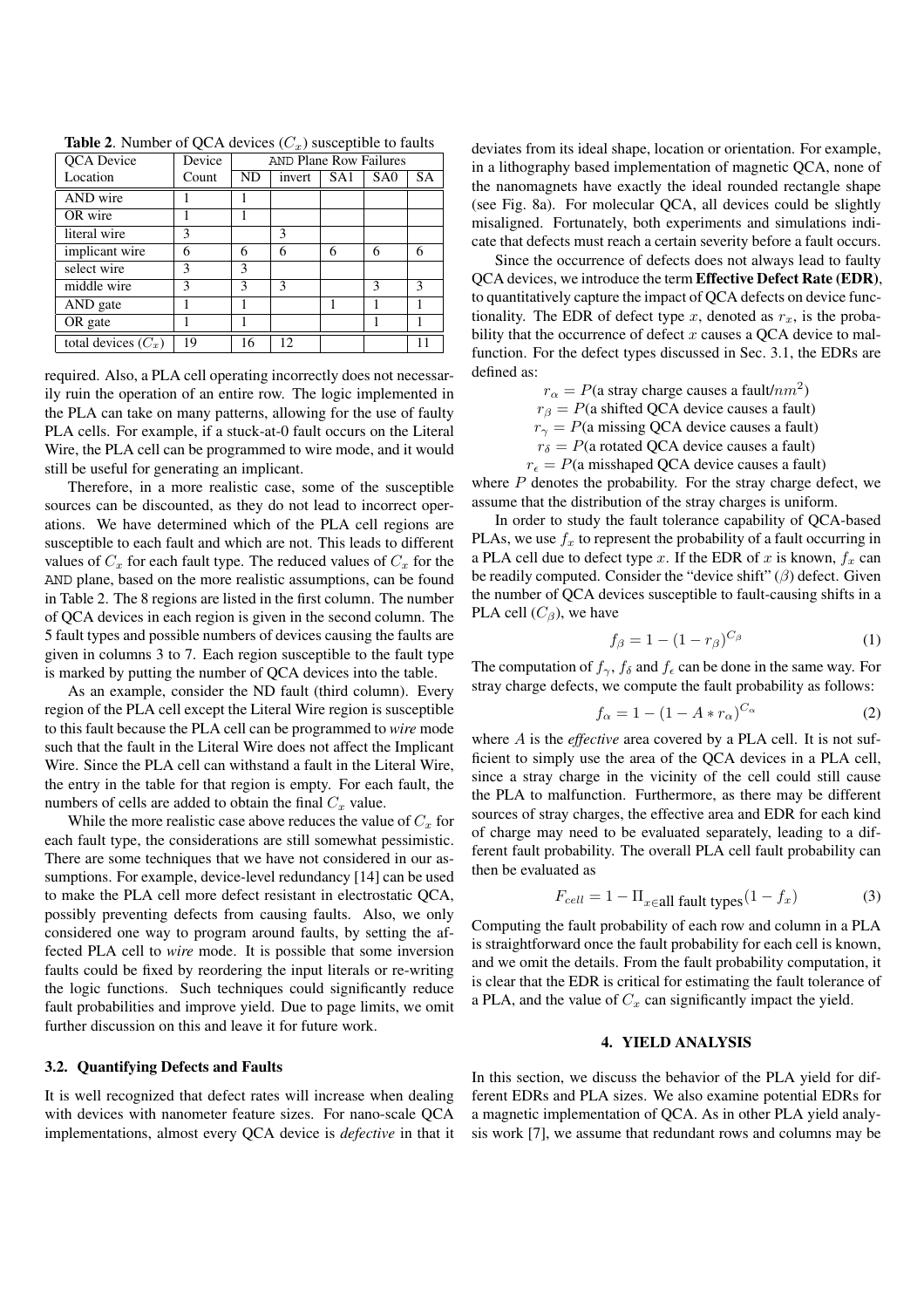

**Fig. 5**. Example fault/yield vs. EDR curves with the cutoff EDR shown as a vertical line. The PLA AND plane has 20 columns and 20 rows.

used. Calculating the QCA PLA yield is straightforward using the fault probabilities from Sec. 3.2. The yield of each plane in the PLA can be determined using an M-choose-N calculation based on the row and column fault probabilities. The yield of the whole PLA is the product of the yields of both the AND and OR planes.

## **4.1. Trends**

We first examine the dependency of the fault probability and yield on the EDR. The fault probability for a single PLA cell grows exponentially as the EDR increases (Eq. 1 and 2). For different types of defects and also for PLA cells in the AND and OR planes, the growth rates can be different depending on the  $C_x$  values in Table 2. The fault probability for a row or column grows even faster as EDRs increase due to the multiplicative effect of multiple PLA cells. Consequently, the yield of a PLA falls off quickly as the EDR increases.

Fig. 5 illustrates the above behaviors with three different curves. Here, the misshape defects ( $\epsilon$ ) are considered with  $C_{\epsilon} = 11$ , the x-axis is the EDR of  $\epsilon$ , while the y-axis shows both the fault probability and yield. The fast growth of the fault probabilities can be seen from the dot-dash line depicting  $f<sub>\epsilon</sub>$  for one cell and from the gray line for one row. The AND plane yield is shown as a sequence of dots. It is clear that after the EDR passes a certain threshold, the yield quickly drops off. To quantify this phenomenon, we define the "cutoff EDR" to be the highest EDR that gives a yield of  $\geq 90\%$ , represented by a vertical line.

EDR is not the only factor that has a significant effect on yield. The number of inputs and outputs in each plane must also be considered. Fig. 6 shows how the dependency of the AND-plane yield on the EDR changes as the number of inputs changes when the number of rows (i.e., the output of the AND-plane) is fixed. Here, the defect is a misshapen device, the x-axis is for EDR, and the y-axis is for yield. The three yield curves correspond to 2000, 200, and 20 input columns from left to right, respectively. As can readily be seen, as the number of inputs increases, the yield curve shifts to the left and the cutoff EDR decreases. In fact, the cutoff EDR is a linear function of the number of inputs.

Given the number of inputs, implicants, and outputs of the in-



**Fig. 6**. This plot shows how increasing the input size in the AND plane reduces the tolerated EDRs for the same yield. The AND plane has 10 rows.



**Fig. 7**. This graph shows the number of actual PLA rows required to achieve certain number of functional implicants as a function of the EDR. The AND plane has 20 columns.

tended logic functions, the designer must select the actual size of the PLA (i.e., the number of rows and columns) in order to ensure a predetermined yield. The selection is critically dependent on the EDRs. The fault probability and yield analysis discussed above facilitates the selection process. We illustrate this with Fig. 7, which plots the number of rows needed to achieve 90% yield as a function of EDR. Again, misshape defects are considered. Three different curves are depicted corresponding to 5, 10 and 20 required implicants from bottom to top, respectively. As the EDR increases, the number of required rows also increases. The curves begin to grow rapidly as the EDR approaches the cutoff EDR.

### **4.2. Case Study: Magnetic QCA**

This section contains an initial study of how implementation factors may impact EDRs. We choose a magnetic implementation of QCA to leverage existing experimental data, and because there are clear-cut application spaces for this implementation of the PLA design. Based on our preliminary analysis, we believe that EDRs can be sufficiently low.

Since nanomagnets are physically realized with electron-beam lithography, shifts and misshapenness caused by lithographic error are the most likely sources of device imperfection. Fig. 8a illus-